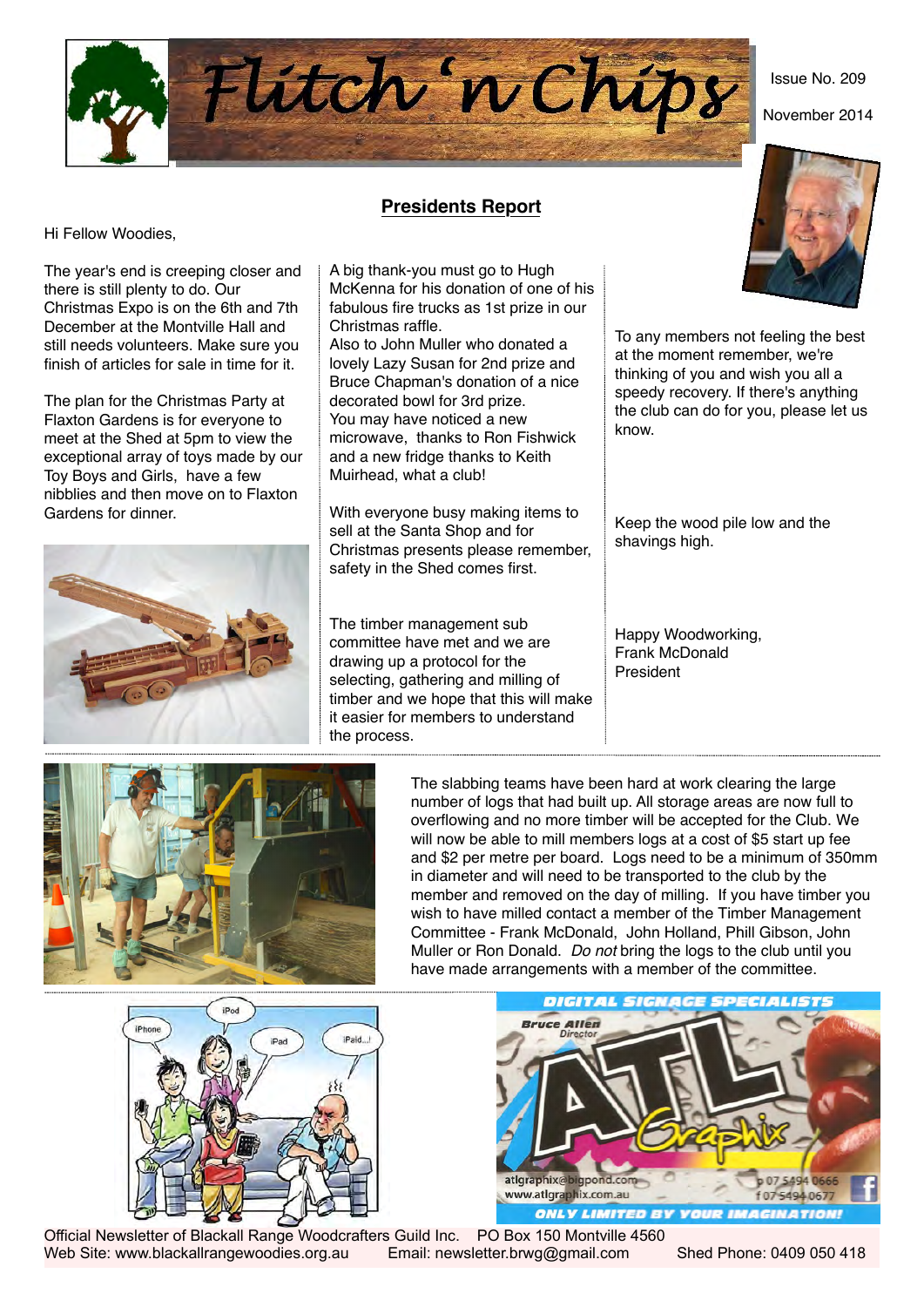Max demonstrated finishing with a spray gun.





…….and Brian kept on fixing stuff!





Around the Shed this month

2

…..and John Vorstman shows off his recently completed London Bus

Graham Bradford completed another Blanket Box.





The Christmas Toys are piling up. What will the final tally be this year?



**MAPLETON HARDWARE** Your handy hardware store.

Come in and see us for all your hardware needs. Hand Tools, Sleepers, Power Tools, Drill Bits, Paint and Stains. Plus Plumbing and General Hardware

#### Open 7 Days

Rob, Toni and Laurie

Cnr Obi Obi Rd & Emu Walk MAPLETON<br>Phone 5445 7773

Ooooops





# Gary & Cheryle Campbell

• Camper Trailers • Vehicle Interiors • Furniture Upholstery • Boat & 4WD Canopies Unit 7 / 47 Beerwah Parade, Beerwah 4519 Queensland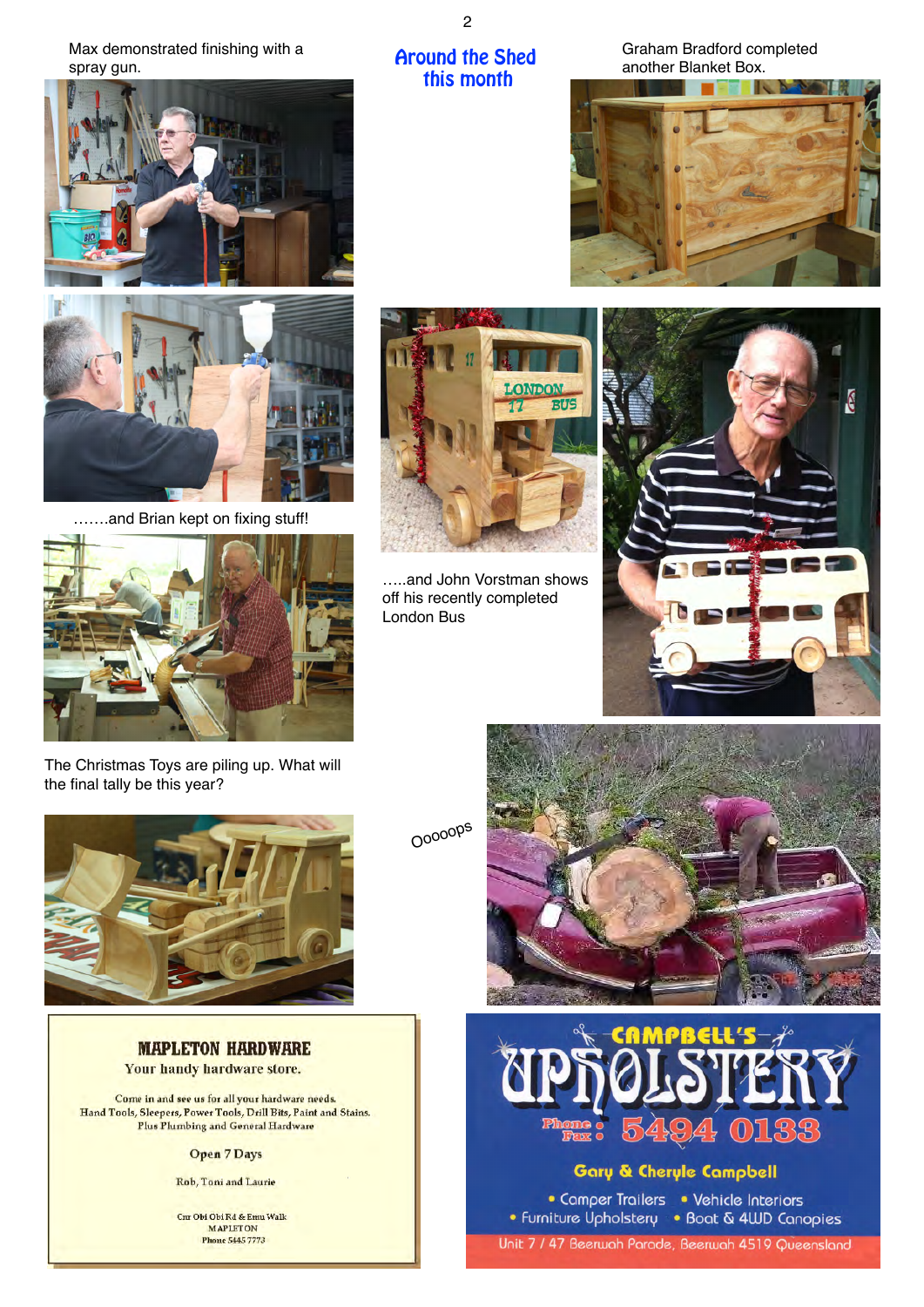

3

This month we introduce Warne Wilson - Member No.022 and talk to him about his very interesting life and the enjoyment he receives from the Blackall Range Woodcrafters Guild (the Woodies).



Warne Wilson – October 9<sup>th</sup> 2014

While we know Warne as a very gentle sort of a bloke and an accomplished woodworker, not many of us know that Warne is also a very successful prize winning author and is currently on his next book (so far 200,000 words). A writer of historical fiction, his new work is about the Ballarat gold fields, and the social impacts on the diggers who worked there and the families who supported them.

Warne moved to the Sunshine Coast in 1981, joining the Woodies in 1996 He voted in favour of forming a Woodcrafters Guild at the first meeting in the little hall at Montville. Always one to put his hand up and take on more responsibilities, he was President of the club in 2007, and is a popular shed captain, always willing to introduce newcomers to wood machining and to teach the tricks of the trade. And he makes no judgements!

member of the Woodies? What is the most that you do get out?

"Just to be regarded as an equal with the greatest group of talented people it has ever been my privilege to know".

And the best piece of woodworking you personally prize?

"A carved wine table I made out of a four by two of Bunya for the 4x2 competition. And a French polished violin I made for my grand daughter, Phoebe. It won the clubs Grand Champion prize that year".

What about the mistakes in woodworking? We all make them. What is your worst one?

"I can't think of one that stands out but I recall a neighbour remarking that he heard me smashing up one creation with a hammer!".

You have been told at the BRWG that you are a good teacher and many agree. What is it that keeps you at it?

"I love the satisfaction that comes when I teach a timid newcomer to achieve competency on the lathe. I enjoy helping members who come to me with their woodworking problems".

What is a word that best describes you do you think?

"Persistence".

When did you begin writing? And what gave you the inspiration?

"I have always loved English Expression and the choice of words. I started writing when I bought my first home computer 20 years ago. Writers don't need inspiration, writing

You say you get a lot out of being a is a craft requiring work and problem solving, similar to a "Woodie" converting a piece of an old tree to a work of art. Solving one problem leads to another".

And who is your favourite author?

"Thomas Keneally".

Why?

"He makes history come alive".

Every person has a story. Do you draw inspiration from anyone in particular?

"No, but Winston Churchill figures, with his, "*Never give in!*" stubbornness. And Tom Keneally. But there was a man at the pottery when I first started work, an alcoholic, denigrated by everyone. I saw him empty a railway truck loaded with 22 tons of coal with a shovel by lunchtime. Everyone has worth, and a contribution to make".

If you had a handful of kids about you and were giving advice, what would you say to them?

"Learn to set goals, simplify them, and work to achieve them. Understand that the world is not fair – but life is the greatest adventure!".



# ALL ABRASIVES **INDUSTRIAL ABRASIVES SUPPLIER**





Phone: (07) 5443 9211 Phone: (07) 5443 9527 Mobile: 0413 945 798 Fax: (07) 5443 5714 4/20 Kayleigh Drive Maroochydore Qld 4558

**DAVID BLACK** 

**PROPRIETOR** 

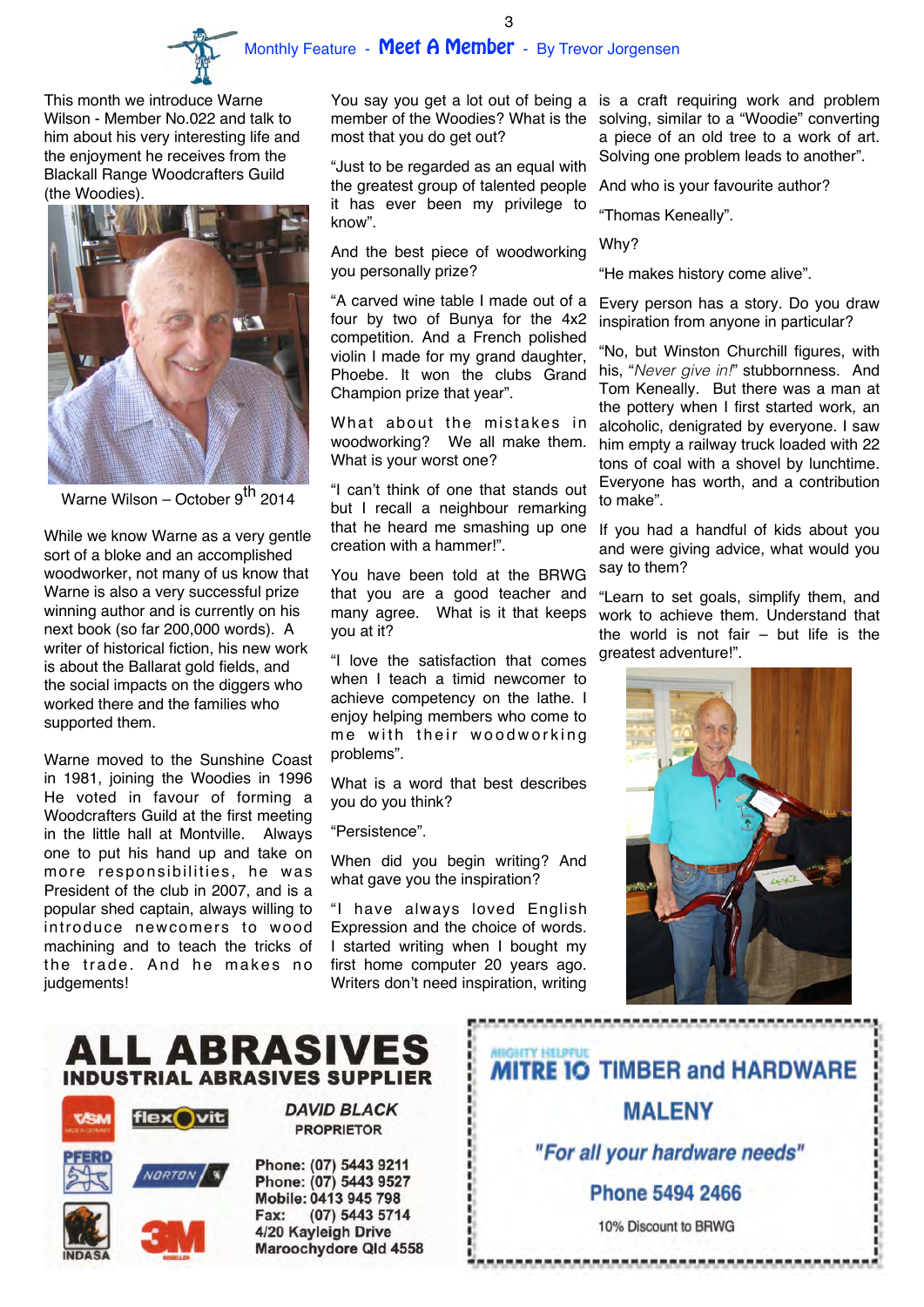#### Recipe for grain filler:

Sometimes we wish to add a special finish to one of our creations, whether it be a jewellery box or a piece of furniture we want to French polish or finish carefully with any of the many fine finishes we can choose from. In the case of a timber with open grain, some red cedars, silky oak, banksia and other softer woods, it can be a good idea to fill the grain surface first.

 I once read of this home made filler and I have used it sometimes to get a special finish:

#### **Routers:**

Among the most useful and popular power tools.

Routers are based upon a simple idea; Just a powerful motor in an adjustable frame and a cutting bit that will remove wood at up to 28,000 revs per minute.

Most Woodies have them and there are several at the Shed in various sizes. They are safe when used with care, but the following should be observed.

When using a router freehand: Make sure that the work piece is well secured and cannot move. Always move the router against the direction of cut. Looking down on the router, the cutting bit is rotating clockwise and the direction of cut must be away from you. The bearing Simply tip a quantity of talcum powder (Any talc or baby powder will do) into a

screw topped jar. Guess the quantity you will need, you can easily add to it if you need to, or store it if you make too much.

Add French polish and mix. Keep adding French polish and mixing until it changes from a paste to being a thick liquid. Rub this mixture liberally into the surface of the wood and let dry. Sand off the excess along the grain with 180 grit sandpaper to remove

## Safety Notes

By Warne Wilson and Dave Banister



*Never, ever, fit or remove a cutter bit with the power connected. PULL THE PLUG (Just switching off is not enough.)*

Take two or three passes to reach the depth you need if the cutter is to remove more than a small amount of wood. (A fine finishing cut will help avoid burring and burn marks. Always wear protection; Ears, Eyes, and Lungs.

When using a router table: Looking down on the table the cutting bit is rotating anti clockwise and the workpiece must be kept in contact with the work by pressure to the right against the bearing on the cutting bit or against the fence.

most of the filler (It will sand easily because of the talc) then sand the surface out to a fine grit. This will remove any raised grain and fill the pores to provide a surface ready for fine finishing.

French polish can be sourced ready made at U-Beaut Polishes, some hardware stores or you can make your own with shellac flakes and methylated spirits (this takes a fortnight of soaking) then store in a glass jar for future use.



Never, ever, try to move the workpiece between the cutting bit and the fence. Damage to the machine or injury may result. The workpiece may become a projectile. Think about it: A piece of wood held captive between a cutting bit rotating anti clockwise at 28,000 revs and an immoveable fence?

The above cannot be read as covering all of the precautions which must be observed. If you are not accredited to use any machine or tool you must not use it; seek assistance. If you are accredited and you are unsure, just ask the shed captain of the day, he or she will be pleased that you have shown a careful and responsible attitude and assistance from an experienced member will be arranged.





Selling houses, land, farms in Maleny, Montville, Mapleton & beyond Ph: (07) 5478 5288

Shop 2 / Corner Post Office Road & Obi Obi Road, Mapleton sales@rlre.com.au www.rlre.com.au

Open 7 Days

### Tips and Tricks 4

By Warne Wilson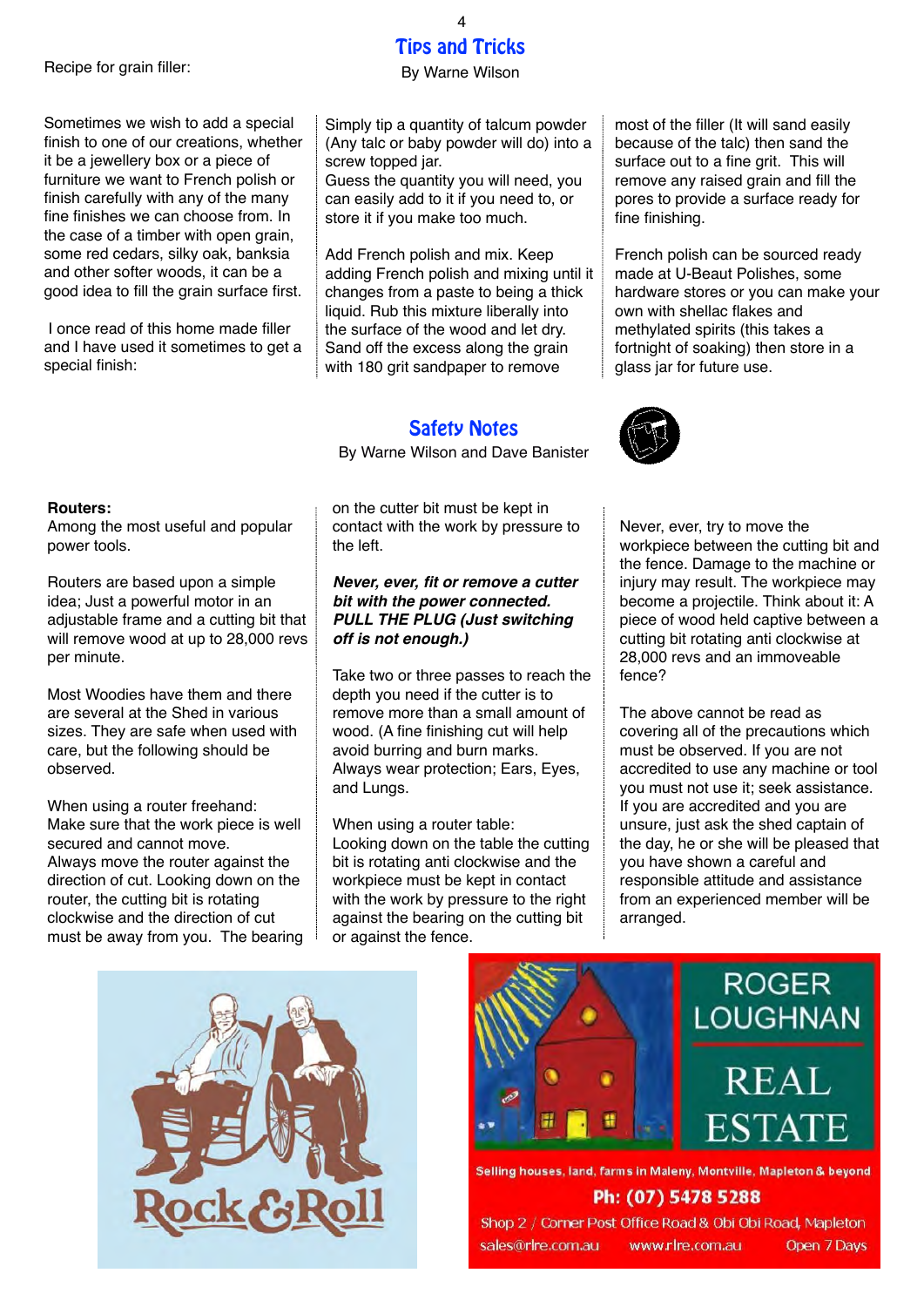Last month we welcomed a visit from Clinton Ostrofski and his family to the Woodies Shed.

For those that might not be aware, Clinton supplies all of the pine offcuts to our club for the making of toys for Christmas. He has been extremely generous to the BRWG in both time and supplies and without his generosity, the "Toy Boys" would have found it difficult to provide the hundreds of toys to the Salvos and other organisations for the kids at Christmas.

Another unknown fact – are members aware that some of the toys made by our dedicated team of members have found a place in the Christmas stockings of some kids of our Pacific Island neighbours? A good feeling and thank you to the BRWG members, and especially to Clinton.

L to R Rachel, Joan, Clinton, Karla Ostrofski



The student received 0 score in this exam…….

- Q1. In which battle did Napoleon die?  $\blacksquare$  \* His last.
- Q2. Where was the Declaration of Independence signed? \* After the bottom line.
- Q3. River Ravi flows in which state?
- Q4. What is the main reason for divorce?  $\blacksquare$  \* Marriage.
- Q5. What can you never eat for breakfast?<br>
Q6. What looks like half an apple?<br>  $\bullet$  \* The other half
- 
- Q6. What looks like half an apple?<br>Q7. If you throw a red stone into the blue sea what will it become?  $*$  Wet. Q7. If you throw a red stone into the blue sea what will it become? \* Wet.<br>Q8. How can a man go eight days without sleeping? \* Sleep at night.
- Q8. How can a man go eight days without sleeping?



| <b>Maintenance Report</b> |                  |                                                                                                                      |  |  |  |  |  |  |
|---------------------------|------------------|----------------------------------------------------------------------------------------------------------------------|--|--|--|--|--|--|
| 22/10                     | Timber Trolley   | by Brian Harris<br>A new inner tube fitted to another<br>wheel as previous one had perished.                         |  |  |  |  |  |  |
| 25/10                     | Drum Sander      | New abrasive belt fitted.                                                                                            |  |  |  |  |  |  |
| 5/11                      | <b>Rexon Saw</b> | Resharpened blade fitted.                                                                                            |  |  |  |  |  |  |
| 15/11                     | Disc Sander      | Velcro pad had become detached<br>from the aluminium disc, this will be<br>cleaned of old glue and reattached.       |  |  |  |  |  |  |
|                           | 19/11 1442 Lathe | The lead screw within the quill of the<br>tailstock has seized and requires a<br>replacement that is being obtained. |  |  |  |  |  |  |

Quoteable quotes……

 The best cure for sea sickness is to sit under a tree.  $\sim$  Spike Milligan

 If life were fair Elvis would still be alive today and all the impersonators would be dead. ~ Johnny Carson

- 
- 
- 
- 
- 
- 
- 
- 
- 
- Q9. How can you lift an elephant with one hand? \* \* You will never find an elephant that has only one hand.

Q10. How can you drop a raw egg onto a concrete floor without cracking it? \*Any way you want, concrete floors are very hard to crack.

I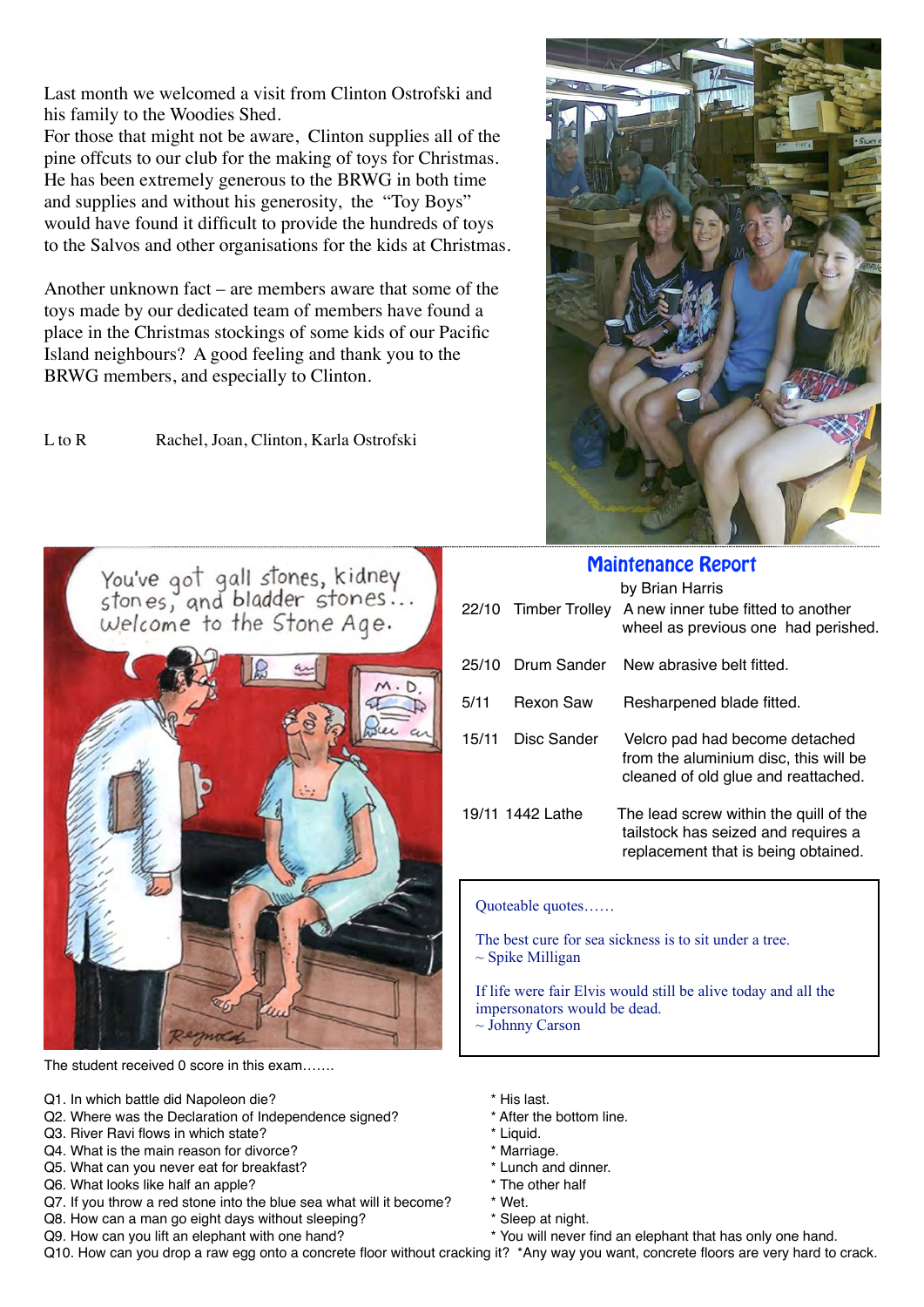## Timber Subject of the Month - prepared by Graham Bradford

Merbau/Kwila

Family: Fabaceae. Genus: Intsia Species: bijuga

Botanical name: - Intsia bijuga

Local Names. In Australia, commercially known as merbau and kwila.

Other names. Johnstone River teak, scrub mahogany (North Queensland), merbau (Malaysia), vesi (Fiji), Moluccan ironwood (United Kingdom), go-nux (Vietnam), ipil, taal (Philippines), hintzy (Madagascar), melila, bendora (Papua New Guinea), lumpho, lumpaw, makamong (Thailand),kivoli, vuvula (Solomon Islands).

Description. Intsia bijuga is a species of flowering tree in the pea family, Fabaceae, native to the Indo-Pacific.

It ranges from Tanzania and Madagascar east through India, Malaysia, Borneo, Indonesia, New Guinea and Nth. Queensland to the Pacific island of Samoa.

It grows to 60 metres tall and to 1.5 m diameter, with a buttressed lower trunk, smooth bark, a dense spreading canopy, and often favouring swampy areas. The timber is very durable and termite-resistant, making it highly valued for flooring and structural uses. The wood can also be used to extract a dye. Merbau can contain a water soluble "gold" fleck that runs through the grain which identifies it from similar species, but which can cause 'bleed ' problems. The bark and leaves are used in traditional Asian medicines.



#### Wood appearance.

Colour. Heartwood yellowish-brown or orange-brown when first cut, turning darker with age to brown or deep reddish brown. Sapwood white, pale yellow or buff and sharply differentiated from heartwood.

Grain. Grain variable but usually interlocked or wavy, texture is coarse but even. Attractive figure on backsawn material.

Wood properties. Density. 830 kg/m $^3$  at 12% moisture content; approximately 1.2 m $^3$  of seasoned sawn timber per tonne. Hardness. Hard (rated 2 on a 6 class scale) Janka Hardness 7.62 kN.

Durability above ground. Class 1 - life expectancy over 40 years. In ground Class 3 5-15 years.

Lyctine susceptibility. Untreated sapwood susceptible to lyctid borer attack. Termite resistant.

Seasoning. Seasons well with kiln or air-drying, with little degrade and very little shrinkage or movement.

Machining. Working properties variable. Cuts cleanly but may have a blunting or gumming effect on cutting edges. Turns well. Tends to split unless pre-bored, but holds fastenings well. Glues satisfactorily with PVA and epoxy glues, but as with all high density timbers, surfaces should be precleaned.

Finishing. It takes stain and polish well, but gum bleed-through or oily patches may affect the finish.

Burning splinter test. A match size splinter burns to white ash.

Common Uses in Aust. Flooring, outdoor patios, musical instruments, turned objects, and other specialty wood items. This wood has excellent strength characteristics, along with excellent stability, making it ideally suited for use as decking and similar applications where strength and durability is important. Despite claims by some merchants, merbau is not sourced commercially in Australia.

Illegal logging. Due to extensive logging of the tree, it is endangered in much of Southeast Asia, and almost extinct in some areas. Extensive amounts are sourced by China, which is the largest importer of the wood. The wood is used for flooring in U.S. and European markets where it is commonly sold under different names. Both licensed and unlicensed mills harvest the wood. According to Greenpeace large amounts of merbau timber sourced from illegal logging is being imported into China where there are lax import rules. Greenpeace is targeting users in Western countries in order to halt the trade in merbau wood, and claims that at the current rate of logging, stocks will be depleted within 30 years. What will we use when it's all gone.



Consumers should purchase only commercial timber of all species which bears certification by the Forestry Stewardship Council (FSC) (Link to FSC http://au.fsc.org/) or Australian Forestry Scheme (AFS) Chain of Custody. (Link to AFS http:// www.forestrystandard.org.au/about-us/what-we-do). This provides that products are sourced from sustainably managed and legal forestry.